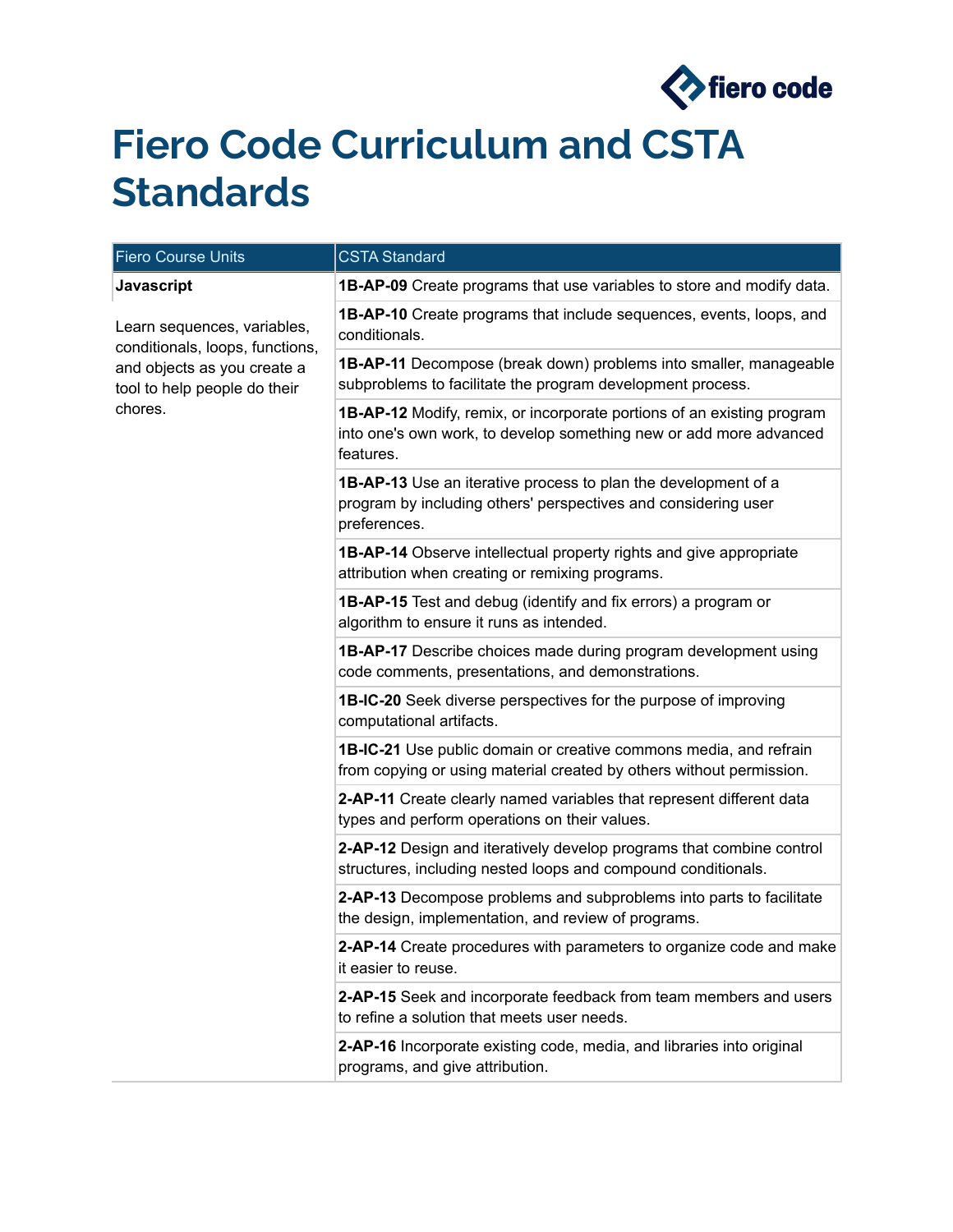

|                                                                | 2-AP-17 Systematically test and refine programs using a range of test<br>cases.                                                                                                           |
|----------------------------------------------------------------|-------------------------------------------------------------------------------------------------------------------------------------------------------------------------------------------|
|                                                                | 2-AP-19 Document programs in order to make them easier to follow,<br>test, and debug.                                                                                                     |
|                                                                | 3A-AP-14 Use lists to simplify solutions, generalizing computational<br>problems instead of repeatedly using simple variables.                                                            |
|                                                                | 3A-AP-16 Design and iteratively develop computational artifacts for<br>practical intent, personal expression, or to address a societal issue by<br>using events to initiate instructions. |
|                                                                | 3A-AP-21 Evaluate and refine computational artifacts to make them<br>more usable and accessible.                                                                                          |
| Python                                                         | <b>1B-AP-09</b> Create programs that use variables to store and modify data.                                                                                                              |
| Learn sequences, variables,<br>conditionals, loops, functions, | <b>1B-AP-10</b> Create programs that include sequences, events, loops, and<br>conditionals.                                                                                               |
| and objects as you create a<br>hangman game.                   | 1B-AP-11 Decompose (break down) problems into smaller, manageable<br>subproblems to facilitate the program development process.                                                           |
|                                                                | <b>1B-AP-12</b> Modify, remix, or incorporate portions of an existing program<br>into one's own work, to develop something new or add more advanced<br>features.                          |
|                                                                | <b>1B-AP-13</b> Use an iterative process to plan the development of a<br>program by including others' perspectives and considering user<br>preferences.                                   |
|                                                                | <b>1B-AP-14</b> Observe intellectual property rights and give appropriate<br>attribution when creating or remixing programs.                                                              |
|                                                                | <b>1B-AP-15</b> Test and debug (identify and fix errors) a program or<br>algorithm to ensure it runs as intended.                                                                         |
|                                                                | <b>1B-AP-17</b> Describe choices made during program development using<br>code comments, presentations, and demonstrations.                                                               |
|                                                                | 1B-IC-20 Seek diverse perspectives for the purpose of improving<br>computational artifacts.                                                                                               |
|                                                                | <b>1B-IC-21</b> Use public domain or creative commons media, and refrain<br>from copying or using material created by others without permission.                                          |
|                                                                | 2-AP-11 Create clearly named variables that represent different data<br>types and perform operations on their values.                                                                     |
|                                                                | 2-AP-12 Design and iteratively develop programs that combine control<br>structures, including nested loops and compound conditionals.                                                     |
|                                                                | 2-AP-13 Decompose problems and subproblems into parts to facilitate<br>the design, implementation, and review of programs.                                                                |
|                                                                | 2-AP-14 Create procedures with parameters to organize code and make<br>it easier to reuse.                                                                                                |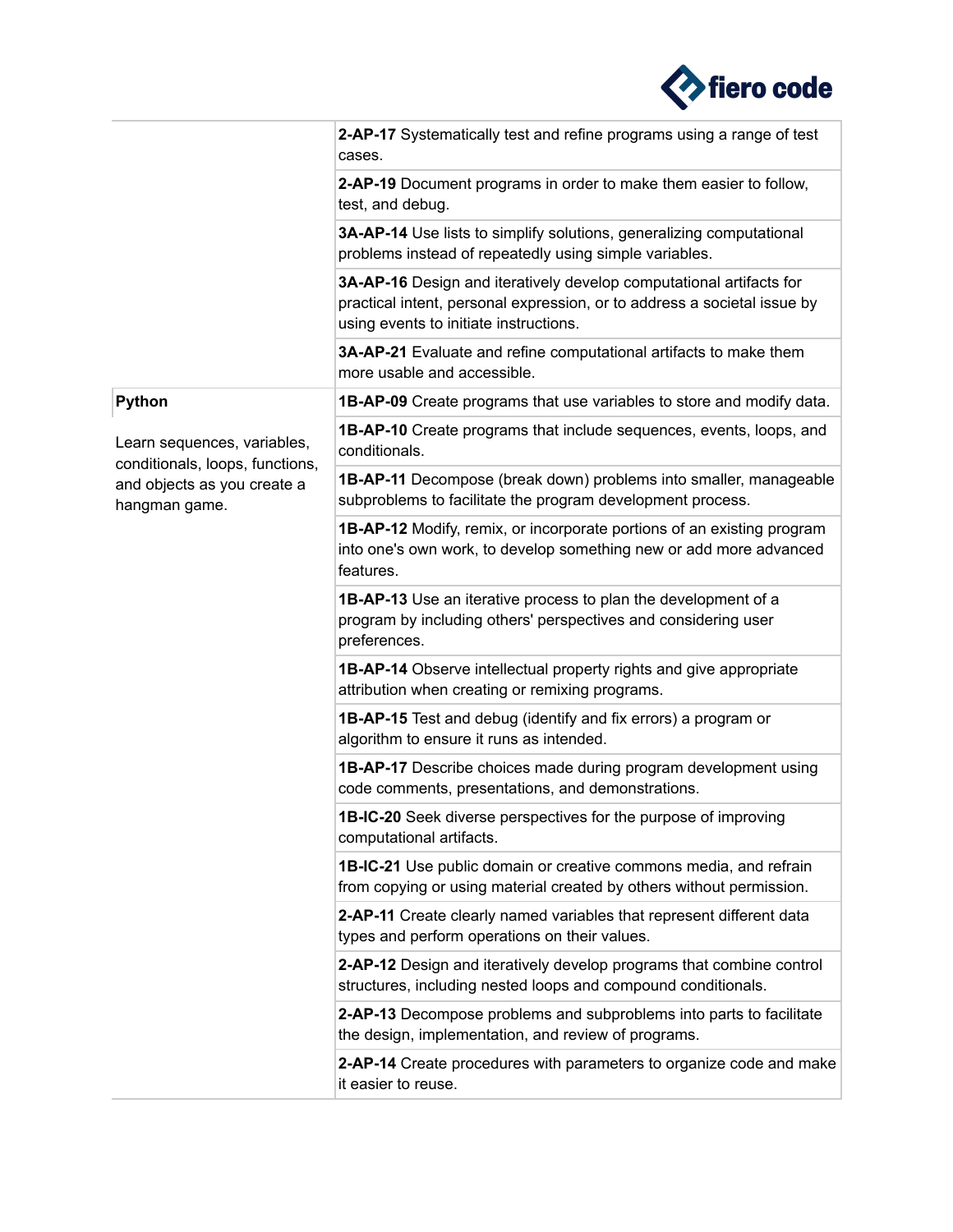

|                                                               | 2-AP-15 Seek and incorporate feedback from team members and users<br>to refine a solution that meets user needs.                                                                          |
|---------------------------------------------------------------|-------------------------------------------------------------------------------------------------------------------------------------------------------------------------------------------|
|                                                               | 2-AP-16 Incorporate existing code, media, and libraries into original<br>programs, and give attribution.                                                                                  |
|                                                               | 2-AP-17 Systematically test and refine programs using a range of test<br>cases.                                                                                                           |
|                                                               | 2-AP-19 Document programs in order to make them easier to follow,<br>test, and debug.                                                                                                     |
|                                                               | 3A-AP-14 Use lists to simplify solutions, generalizing computational<br>problems instead of repeatedly using simple variables.                                                            |
|                                                               | 3A-AP-16 Design and iteratively develop computational artifacts for<br>practical intent, personal expression, or to address a societal issue by<br>using events to initiate instructions. |
|                                                               | 3A-AP-21 Evaluate and refine computational artifacts to make them<br>more usable and accessible.                                                                                          |
| <b>Code Blocks</b>                                            | <b>1B-AP-09</b> Create programs that use variables to store and modify data.                                                                                                              |
| Learn sequences, variables,<br>loops, conditionals and events | <b>1B-AP-10</b> Create programs that include sequences, events, loops, and<br>conditionals.                                                                                               |
| as you create a platformer<br>game. Also practice remixing    | <b>1B-AP-11</b> Decompose (break down) problems into smaller, manageable<br>subproblems to facilitate the program development process.                                                    |
| existing projects.                                            | <b>1B-AP-12</b> Modify, remix, or incorporate portions of an existing program<br>into one's own work, to develop something new or add more advanced<br>features.                          |
|                                                               | <b>1B-AP-13</b> Use an iterative process to plan the development of a<br>program by including others' perspectives and considering user<br>preferences.                                   |
|                                                               | <b>1B-AP-14</b> Observe intellectual property rights and give appropriate<br>attribution when creating or remixing programs.                                                              |
|                                                               | 1B-AP-15 Test and debug (identify and fix errors) a program or<br>algorithm to ensure it runs as intended.                                                                                |
|                                                               | <b>1B-AP-17</b> Describe choices made during program development using<br>code comments, presentations, and demonstrations.                                                               |
|                                                               | <b>1B-IC-20</b> Seek diverse perspectives for the purpose of improving<br>computational artifacts.                                                                                        |
|                                                               | 1B-IC-21 Use public domain or creative commons media, and refrain<br>from copying or using material created by others without permission.                                                 |
|                                                               | 2-AP-11 Create clearly named variables that represent different data<br>types and perform operations on their values.                                                                     |
|                                                               | 2-AP-12 Design and iteratively develop programs that combine control<br>structures, including nested loops and compound conditionals.                                                     |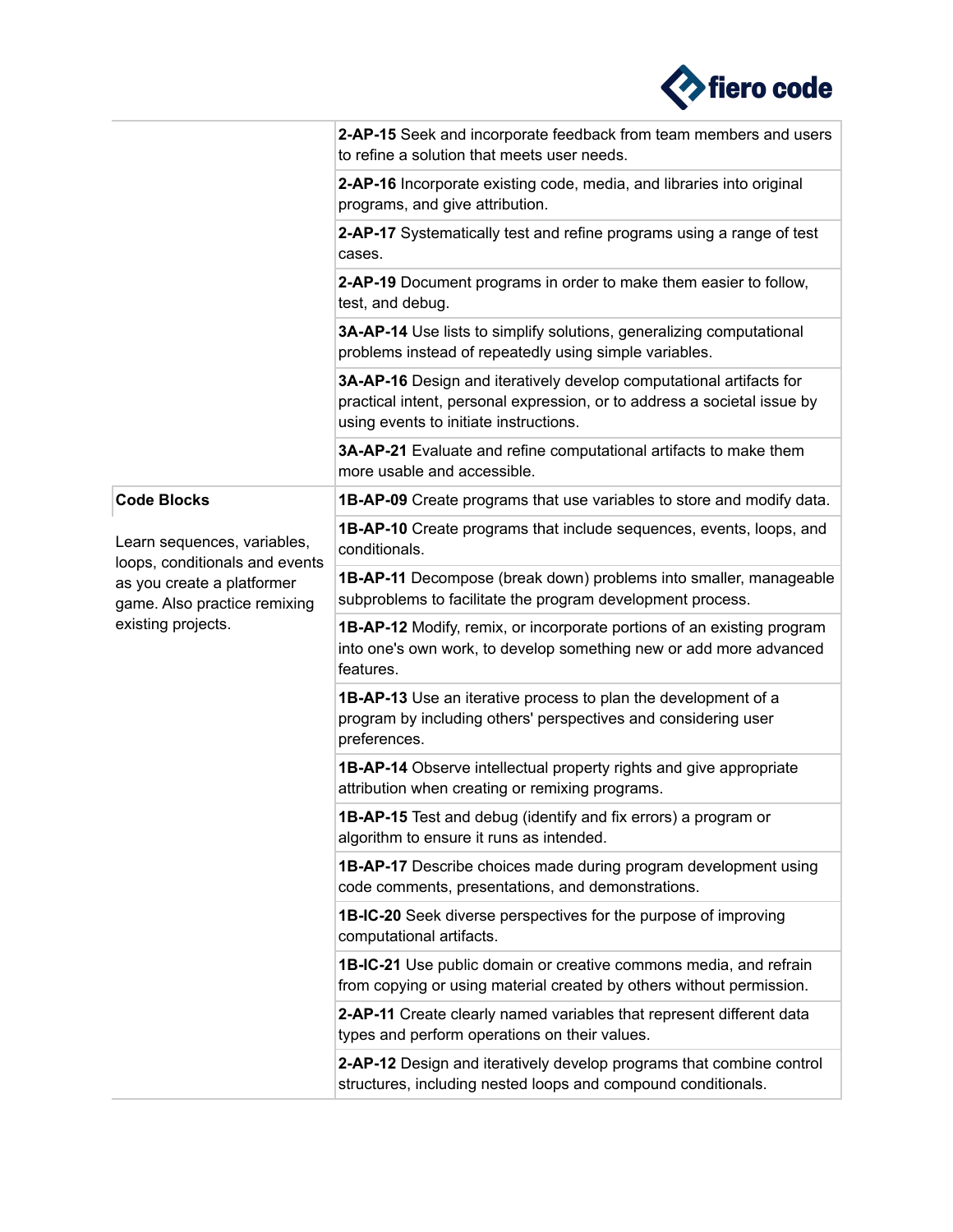

|                                                                                                            | 2-AP-13 Decompose problems and subproblems into parts to facilitate<br>the design, implementation, and review of programs.                                                                |
|------------------------------------------------------------------------------------------------------------|-------------------------------------------------------------------------------------------------------------------------------------------------------------------------------------------|
|                                                                                                            | 2-AP-14 Create procedures with parameters to organize code and make<br>it easier to reuse.                                                                                                |
|                                                                                                            | 2-AP-15 Seek and incorporate feedback from team members and users<br>to refine a solution that meets user needs.                                                                          |
|                                                                                                            | 2-AP-16 Incorporate existing code, media, and libraries into original<br>programs, and give attribution.                                                                                  |
|                                                                                                            | 2-AP-17 Systematically test and refine programs using a range of test<br>cases.                                                                                                           |
|                                                                                                            | 2-AP-19 Document programs in order to make them easier to follow,<br>test, and debug.                                                                                                     |
|                                                                                                            | 3A-AP-14 Use lists to simplify solutions, generalizing computational<br>problems instead of repeatedly using simple variables.                                                            |
|                                                                                                            | 3A-AP-16 Design and iteratively develop computational artifacts for<br>practical intent, personal expression, or to address a societal issue by<br>using events to initiate instructions. |
|                                                                                                            | 3A-AP-21 Evaluate and refine computational artifacts to make them<br>more usable and accessible.                                                                                          |
| <b>Sphero</b>                                                                                              | 1B-AP-09 Create programs that use variables to store and modify data.                                                                                                                     |
| Learn basic programming                                                                                    | 1B-AP-10 Create programs that include sequences, events, loops, and<br>conditionals.                                                                                                      |
| concepts like loops,<br>conditionals and functions.<br>Also learn how hardware<br>interacts with software. | 1B-AP-11 Decompose (break down) problems into smaller, manageable<br>subproblems to facilitate the program development process.                                                           |
|                                                                                                            | 1B-AP-12 Modify, remix, or incorporate portions of an existing program<br>into one's own work, to develop something new or add more advanced<br>features.                                 |
|                                                                                                            | 1B-AP-13 Use an iterative process to plan the development of a<br>program by including others' perspectives and considering user<br>preferences.                                          |
|                                                                                                            | 1B-AP-15 Test and debug (identify and fix errors) a program or<br>algorithm to ensure it runs as intended.                                                                                |
|                                                                                                            | 2-AP-11 Create clearly named variables that represent different data<br>types and perform operations on their values.                                                                     |
|                                                                                                            | 2-AP-13 Decompose problems and subproblems into parts to facilitate<br>the design, implementation, and review of programs.                                                                |
|                                                                                                            | 2-AP-15 Seek and incorporate feedback from team members and users<br>to refine a solution that meets user needs.                                                                          |
|                                                                                                            | 2-AP-17 Systematically test and refine programs using a range of test<br>cases.                                                                                                           |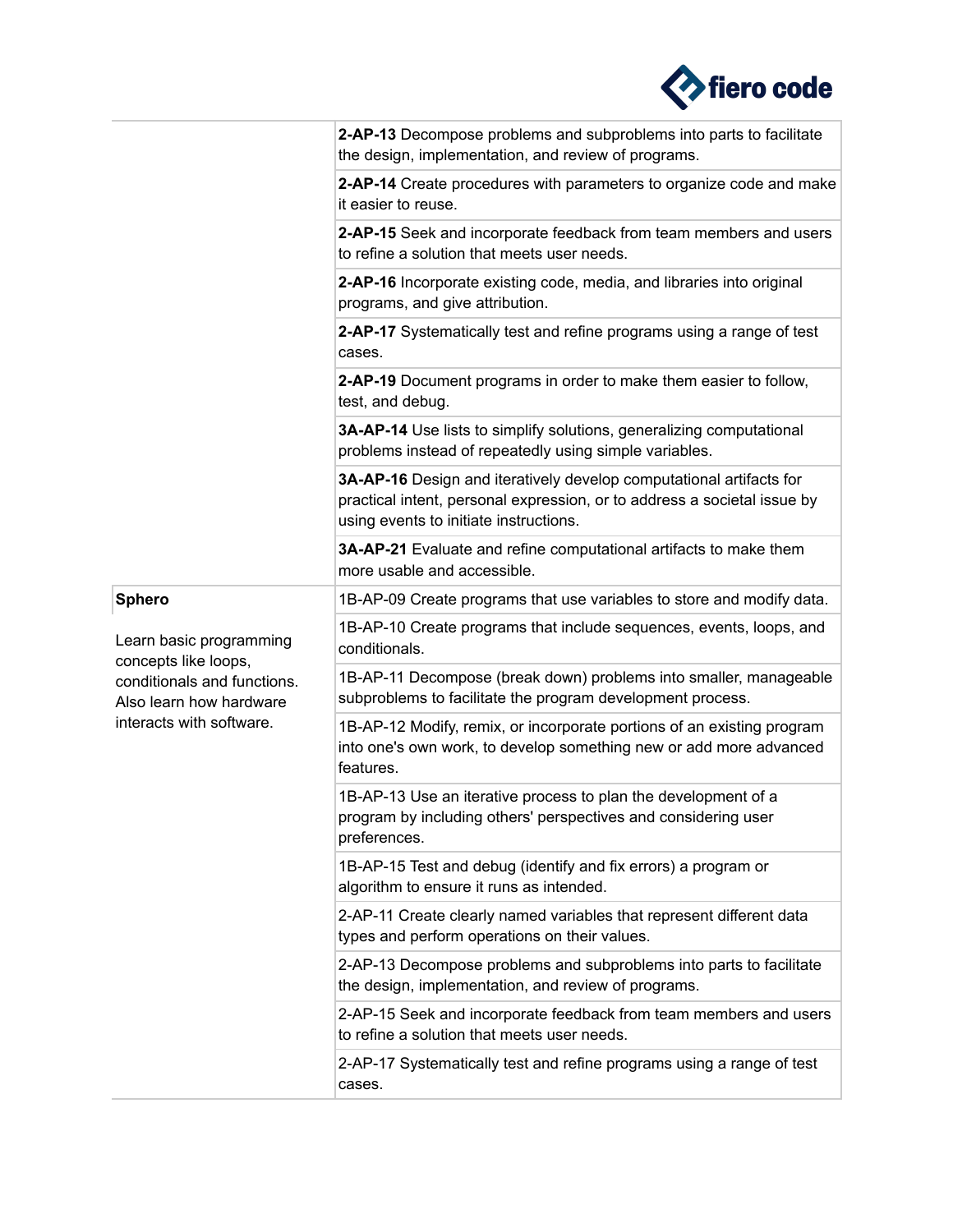

| Ozobot                                                                                                                                                                       | 1B-AP-09 Create programs that use variables to store and modify data.                                                                                     |
|------------------------------------------------------------------------------------------------------------------------------------------------------------------------------|-----------------------------------------------------------------------------------------------------------------------------------------------------------|
| Learn basic programming<br>concepts like loops,<br>conditionals and functions.<br>Also learn how hardware<br>interacts with software.                                        | 1B-AP-10 Create programs that include sequences, events, loops, and<br>conditionals.                                                                      |
|                                                                                                                                                                              | 1B-AP-11 Decompose (break down) problems into smaller, manageable<br>subproblems to facilitate the program development process.                           |
|                                                                                                                                                                              | 1B-AP-12 Modify, remix, or incorporate portions of an existing program<br>into one's own work, to develop something new or add more advanced<br>features. |
|                                                                                                                                                                              | 1B-AP-13 Use an iterative process to plan the development of a<br>program by including others' perspectives and considering user<br>preferences.          |
|                                                                                                                                                                              | 1B-AP-15 Test and debug (identify and fix errors) a program or<br>algorithm to ensure it runs as intended.                                                |
|                                                                                                                                                                              | 2-AP-11 Create clearly named variables that represent different data<br>types and perform operations on their values.                                     |
|                                                                                                                                                                              | 2-AP-13 Decompose problems and subproblems into parts to facilitate<br>the design, implementation, and review of programs.                                |
|                                                                                                                                                                              | 2-AP-15 Seek and incorporate feedback from team members and users<br>to refine a solution that meets user needs.                                          |
|                                                                                                                                                                              | 2-AP-17 Systematically test and refine programs using a range of test<br>cases.                                                                           |
| <b>JS Web</b>                                                                                                                                                                | <b>1B-AP-09</b> Create programs that use variables to store and modify data.                                                                              |
| Learn how to access the<br>contents of a web page with<br>Javascript through the DOM<br>API. Create interactive events<br>and animations as you create<br>a website project. | <b>1B-AP-10</b> Create programs that include sequences, events, loops, and<br>conditionals.                                                               |
|                                                                                                                                                                              | 1B-AP-11 Decompose (break down) problems into smaller, manageable<br>subproblems to facilitate the program development process.                           |
|                                                                                                                                                                              | 1B-AP-12 Modify, remix, or incorporate portions of an existing program<br>into one's own work, to develop something new or add more advanced<br>features. |
|                                                                                                                                                                              | 1B-AP-13 Use an iterative process to plan the development of a<br>program by including others' perspectives and considering user<br>preferences.          |
|                                                                                                                                                                              | <b>1B-AP-14</b> Observe intellectual property rights and give appropriate<br>attribution when creating or remixing programs.                              |
|                                                                                                                                                                              | <b>1B-AP-15</b> Test and debug (identify and fix errors) a program or<br>algorithm to ensure it runs as intended.                                         |
|                                                                                                                                                                              | <b>1B-AP-17</b> Describe choices made during program development using<br>code comments, presentations, and demonstrations.                               |
|                                                                                                                                                                              | <b>1B-IC-20</b> Seek diverse perspectives for the purpose of improving<br>computational artifacts.                                                        |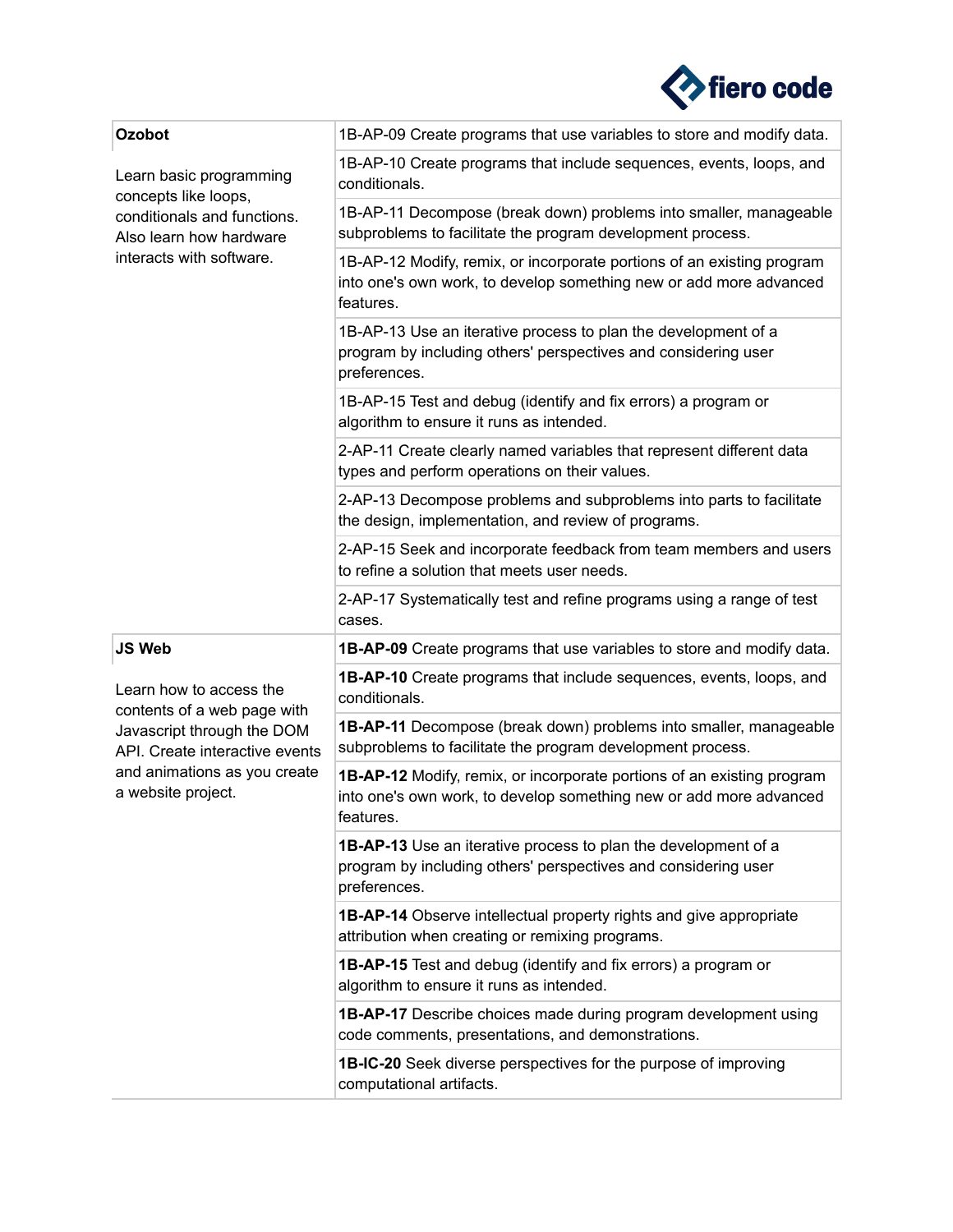

|                                                                                      | 1B-IC-21 Use public domain or creative commons media, and refrain<br>from copying or using material created by others without permission.                                                 |
|--------------------------------------------------------------------------------------|-------------------------------------------------------------------------------------------------------------------------------------------------------------------------------------------|
|                                                                                      | 2-AP-11 Create clearly named variables that represent different data<br>types and perform operations on their values.                                                                     |
|                                                                                      | 2-AP-12 Design and iteratively develop programs that combine control<br>structures, including nested loops and compound conditionals.                                                     |
|                                                                                      | 2-AP-13 Decompose problems and subproblems into parts to facilitate<br>the design, implementation, and review of programs.                                                                |
|                                                                                      | 2-AP-14 Create procedures with parameters to organize code and make<br>it easier to reuse.                                                                                                |
|                                                                                      | 2-AP-15 Seek and incorporate feedback from team members and users<br>to refine a solution that meets user needs.                                                                          |
|                                                                                      | 2-AP-16 Incorporate existing code, media, and libraries into original<br>programs, and give attribution.                                                                                  |
|                                                                                      | 2-AP-17 Systematically test and refine programs using a range of test<br>cases.                                                                                                           |
|                                                                                      | 2-AP-19 Document programs in order to make them easier to follow,<br>test, and debug.                                                                                                     |
|                                                                                      | 3A-AP-14 Use lists to simplify solutions, generalizing computational<br>problems instead of repeatedly using simple variables.                                                            |
|                                                                                      | 3A-AP-16 Design and iteratively develop computational artifacts for<br>practical intent, personal expression, or to address a societal issue by<br>using events to initiate instructions. |
|                                                                                      | 3A-AP-21 Evaluate and refine computational artifacts to make them<br>more usable and accessible.                                                                                          |
|                                                                                      | 3B-AP-15 Analyze a large-scale computational problem and identify<br>generalizable patterns that can be applied to a solution.                                                            |
| <b>Animation</b>                                                                     | <b>1B-AP-09</b> Create programs that use variables to store and modify data.                                                                                                              |
| Learn basic web animations<br>using Javascript as you create<br>a marketing website. | <b>1B-AP-10</b> Create programs that include sequences, events, loops, and<br>conditionals.                                                                                               |
|                                                                                      | <b>1B-AP-11</b> Decompose (break down) problems into smaller, manageable<br>subproblems to facilitate the program development process.                                                    |
|                                                                                      | 1B-AP-12 Modify, remix, or incorporate portions of an existing program<br>into one's own work, to develop something new or add more advanced<br>features.                                 |
|                                                                                      | <b>1B-AP-13</b> Use an iterative process to plan the development of a<br>program by including others' perspectives and considering user<br>preferences.                                   |
|                                                                                      | <b>1B-AP-15</b> Test and debug (identify and fix errors) a program or<br>algorithm to ensure it runs as intended.                                                                         |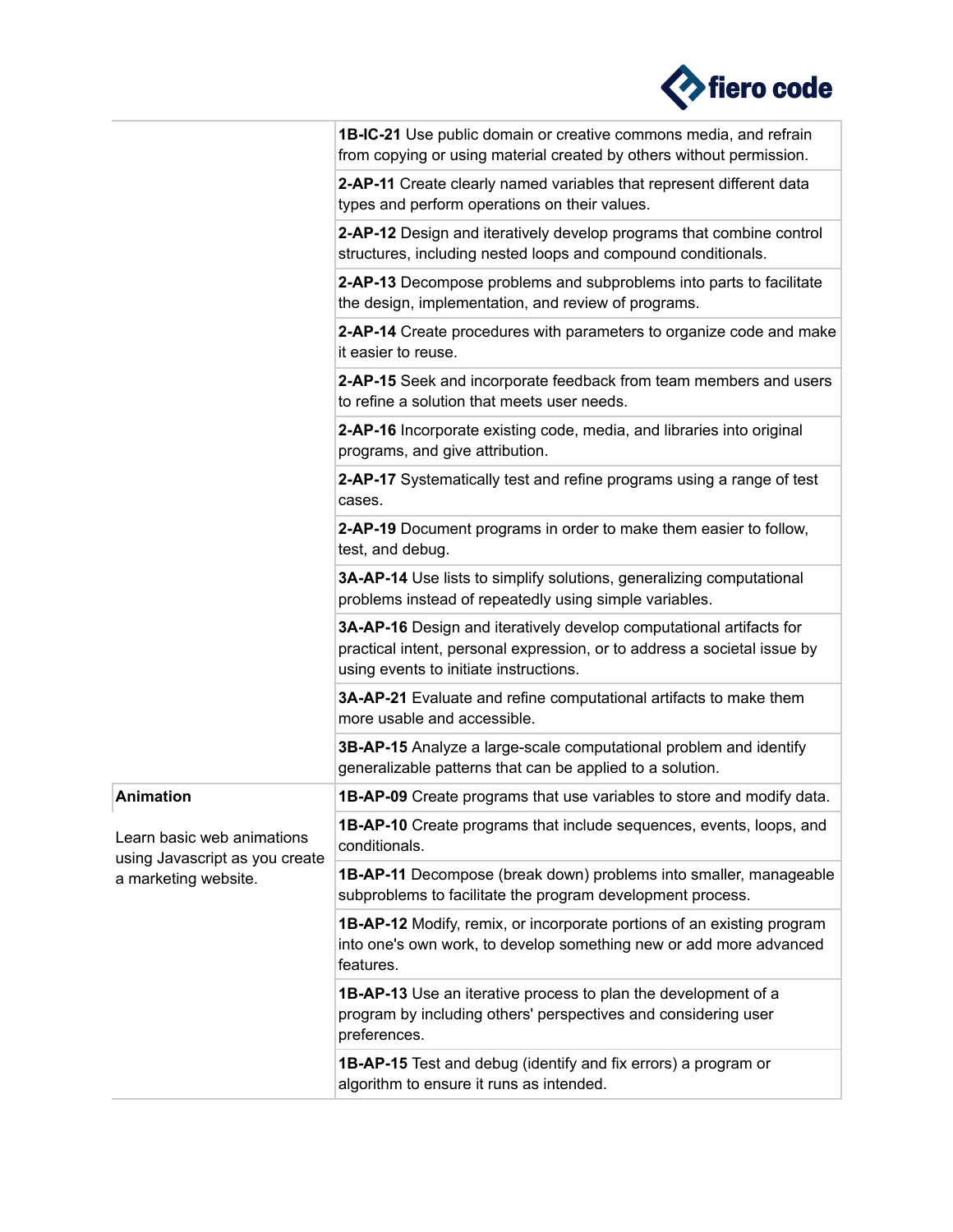

|                                                                 | 2-AP-11 Create clearly named variables that represent different data<br>types and perform operations on their values.                                                                     |
|-----------------------------------------------------------------|-------------------------------------------------------------------------------------------------------------------------------------------------------------------------------------------|
|                                                                 | 2-AP-12 Design and iteratively develop programs that combine control<br>structures, including nested loops and compound conditionals.                                                     |
|                                                                 | 2-AP-13 Decompose problems and subproblems into parts to facilitate<br>the design, implementation, and review of programs.                                                                |
|                                                                 | 2-AP-14 Create procedures with parameters to organize code and make<br>it easier to reuse.                                                                                                |
|                                                                 | 2-AP-17 Systematically test and refine programs using a range of test<br>cases.                                                                                                           |
|                                                                 | 2-AP-19 Document programs in order to make them easier to follow,<br>test, and debug.                                                                                                     |
|                                                                 | 3A-AP-14 Use lists to simplify solutions, generalizing computational<br>problems instead of repeatedly using simple variables.                                                            |
|                                                                 | 3A-AP-16 Design and iteratively develop computational artifacts for<br>practical intent, personal expression, or to address a societal issue by<br>using events to initiate instructions. |
|                                                                 | 3B-AP-15 Analyze a large-scale computational problem and identify<br>generalizable patterns that can be applied to a solution.                                                            |
| <b>Code Blocks Games</b>                                        | <b>1B-AP-09</b> Create programs that use variables to store and modify data.                                                                                                              |
| Use variables, loops, functions,<br>conditionals, and events as | <b>1B-AP-10</b> Create programs that include sequences, events, loops, and<br>conditionals.                                                                                               |
| you create three different<br>games in Scratch.                 | <b>1B-AP-11</b> Decompose (break down) problems into smaller, manageable<br>subproblems to facilitate the program development process.                                                    |
|                                                                 | <b>1B-AP-12</b> Modify, remix, or incorporate portions of an existing program<br>into one's own work, to develop something new or add more advanced<br>features.                          |
|                                                                 | <b>1B-AP-13</b> Use an iterative process to plan the development of a<br>program by including others' perspectives and considering user<br>preferences.                                   |
|                                                                 | <b>1B-AP-14</b> Observe intellectual property rights and give appropriate<br>attribution when creating or remixing programs.                                                              |
|                                                                 | <b>1B-AP-15</b> Test and debug (identify and fix errors) a program or<br>algorithm to ensure it runs as intended.                                                                         |
|                                                                 | <b>1B-AP-17</b> Describe choices made during program development using<br>code comments, presentations, and demonstrations.                                                               |
|                                                                 | <b>1B-IC-20</b> Seek diverse perspectives for the purpose of improving<br>computational artifacts.                                                                                        |
|                                                                 | <b>1B-IC-21</b> Use public domain or creative commons media, and refrain<br>from copying or using material created by others without permission.                                          |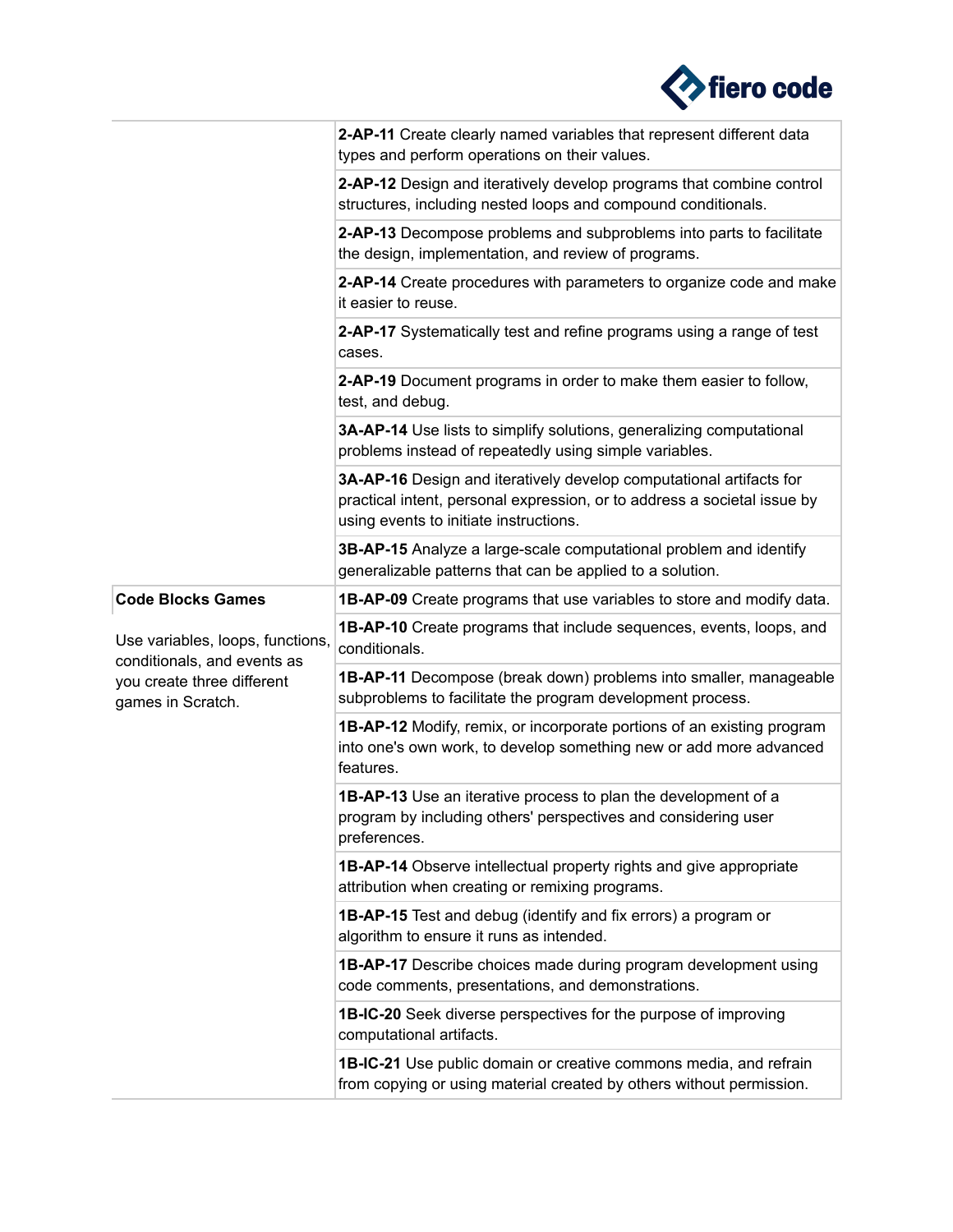

|                                                                                                                                                 | 2-AP-11 Create clearly named variables that represent different data<br>types and perform operations on their values.                                                                     |
|-------------------------------------------------------------------------------------------------------------------------------------------------|-------------------------------------------------------------------------------------------------------------------------------------------------------------------------------------------|
|                                                                                                                                                 | 2-AP-12 Design and iteratively develop programs that combine control<br>structures, including nested loops and compound conditionals.                                                     |
|                                                                                                                                                 | 2-AP-13 Decompose problems and subproblems into parts to facilitate<br>the design, implementation, and review of programs.                                                                |
|                                                                                                                                                 | 2-AP-14 Create procedures with parameters to organize code and make<br>it easier to reuse.                                                                                                |
|                                                                                                                                                 | 2-AP-15 Seek and incorporate feedback from team members and users<br>to refine a solution that meets user needs.                                                                          |
|                                                                                                                                                 | 2-AP-16 Incorporate existing code, media, and libraries into original<br>programs, and give attribution.                                                                                  |
|                                                                                                                                                 | 2-AP-17 Systematically test and refine programs using a range of test<br>cases.                                                                                                           |
|                                                                                                                                                 | 2-AP-19 Document programs in order to make them easier to follow,<br>test, and debug.                                                                                                     |
|                                                                                                                                                 | 3A-AP-14 Use lists to simplify solutions, generalizing computational<br>problems instead of repeatedly using simple variables.                                                            |
|                                                                                                                                                 | 3A-AP-16 Design and iteratively develop computational artifacts for<br>practical intent, personal expression, or to address a societal issue by<br>using events to initiate instructions. |
|                                                                                                                                                 | 3A-AP-21 Evaluate and refine computational artifacts to make them<br>more usable and accessible.                                                                                          |
|                                                                                                                                                 | 3B-AP-09 Implement an artificial intelligence algorithm to play a game<br>against a human opponent or solve a problem.                                                                    |
| <b>Drawing</b>                                                                                                                                  | <b>1B-AP-09</b> Create programs that use variables to store and modify data.                                                                                                              |
| Learn how to use the HTML<br>Canvas to draw on a webpage<br>with Javascript, and animate<br>your drawings as you create<br>an artistic webpage. | 1B-AP-10 Create programs that include sequences, events, loops, and<br>conditionals.                                                                                                      |
|                                                                                                                                                 | 1B-AP-11 Decompose (break down) problems into smaller, manageable<br>subproblems to facilitate the program development process.                                                           |
|                                                                                                                                                 | <b>1B-AP-12</b> Modify, remix, or incorporate portions of an existing program<br>into one's own work, to develop something new or add more advanced<br>features.                          |
|                                                                                                                                                 | 1B-AP-13 Use an iterative process to plan the development of a<br>program by including others' perspectives and considering user<br>preferences.                                          |
|                                                                                                                                                 | <b>1B-AP-15</b> Test and debug (identify and fix errors) a program or<br>algorithm to ensure it runs as intended.                                                                         |
|                                                                                                                                                 | 2-AP-11 Create clearly named variables that represent different data<br>types and perform operations on their values.                                                                     |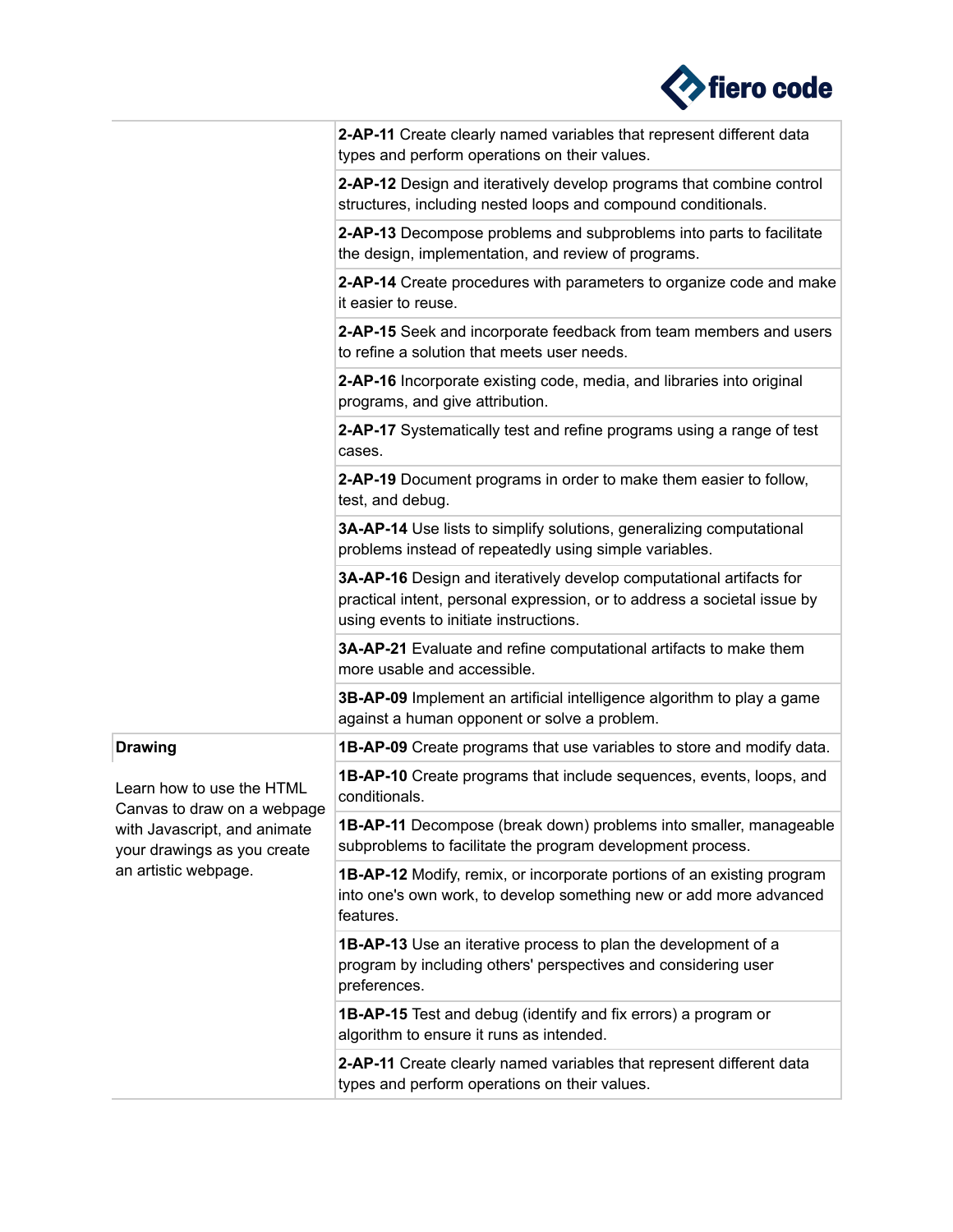

|                                                                | 2-AP-12 Design and iteratively develop programs that combine control<br>structures, including nested loops and compound conditionals.                                                     |
|----------------------------------------------------------------|-------------------------------------------------------------------------------------------------------------------------------------------------------------------------------------------|
|                                                                | 2-AP-13 Decompose problems and subproblems into parts to facilitate<br>the design, implementation, and review of programs.                                                                |
|                                                                | 2-AP-14 Create procedures with parameters to organize code and make<br>it easier to reuse.                                                                                                |
|                                                                | 2-AP-17 Systematically test and refine programs using a range of test<br>cases.                                                                                                           |
|                                                                | 2-AP-19 Document programs in order to make them easier to follow,<br>test, and debug.                                                                                                     |
|                                                                | 3A-AP-14 Use lists to simplify solutions, generalizing computational<br>problems instead of repeatedly using simple variables.                                                            |
|                                                                | 3A-AP-16 Design and iteratively develop computational artifacts for<br>practical intent, personal expression, or to address a societal issue by<br>using events to initiate instructions. |
|                                                                | 3B-AP-15 Analyze a large-scale computational problem and identify<br>generalizable patterns that can be applied to a solution.                                                            |
| <b>JS Games</b>                                                | <b>1B-AP-09</b> Create programs that use variables to store and modify data.                                                                                                              |
| Use variables, loops, functions,<br>conditionals, methods, and | <b>1B-AP-10</b> Create programs that include sequences, events, loops, and<br>conditionals.                                                                                               |
| debugging skills as you build<br>four classic arcade games.    | 1B-AP-11 Decompose (break down) problems into smaller, manageable<br>subproblems to facilitate the program development process.                                                           |
|                                                                | <b>1B-AP-12</b> Modify, remix, or incorporate portions of an existing program<br>into one's own work, to develop something new or add more advanced<br>features.                          |
|                                                                | <b>1B-AP-13</b> Use an iterative process to plan the development of a<br>program by including others' perspectives and considering user<br>preferences.                                   |
|                                                                | <b>1B-AP-14</b> Observe intellectual property rights and give appropriate<br>attribution when creating or remixing programs.                                                              |
|                                                                | <b>1B-AP-15</b> Test and debug (identify and fix errors) a program or<br>algorithm to ensure it runs as intended.                                                                         |
|                                                                | <b>1B-AP-17</b> Describe choices made during program development using<br>code comments, presentations, and demonstrations.                                                               |
|                                                                | 1B-IC-20 Seek diverse perspectives for the purpose of improving<br>computational artifacts.                                                                                               |
|                                                                | <b>1B-IC-21</b> Use public domain or creative commons media, and refrain<br>from copying or using material created by others without permission.                                          |
|                                                                | 2-AP-11 Create clearly named variables that represent different data<br>types and perform operations on their values.                                                                     |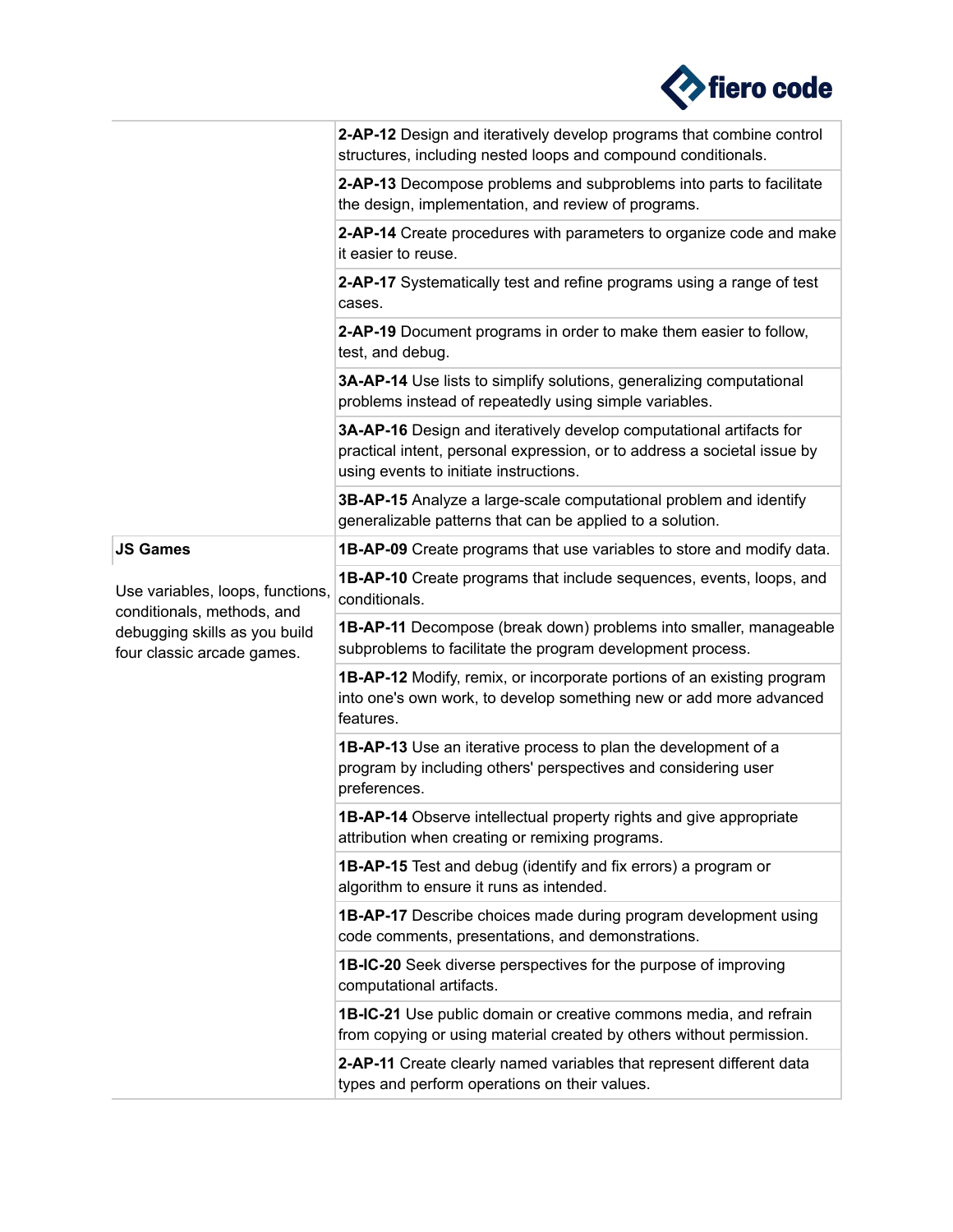

|                                                                                                                                                                            | 2-AP-12 Design and iteratively develop programs that combine control<br>structures, including nested loops and compound conditionals.                                                     |
|----------------------------------------------------------------------------------------------------------------------------------------------------------------------------|-------------------------------------------------------------------------------------------------------------------------------------------------------------------------------------------|
|                                                                                                                                                                            | 2-AP-13 Decompose problems and subproblems into parts to facilitate<br>the design, implementation, and review of programs.                                                                |
|                                                                                                                                                                            | 2-AP-14 Create procedures with parameters to organize code and make<br>it easier to reuse.                                                                                                |
|                                                                                                                                                                            | 2-AP-15 Seek and incorporate feedback from team members and users<br>to refine a solution that meets user needs.                                                                          |
|                                                                                                                                                                            | 2-AP-16 Incorporate existing code, media, and libraries into original<br>programs, and give attribution.                                                                                  |
|                                                                                                                                                                            | 2-AP-17 Systematically test and refine programs using a range of test<br>cases.                                                                                                           |
|                                                                                                                                                                            | 2-AP-19 Document programs in order to make them easier to follow,<br>test, and debug.                                                                                                     |
|                                                                                                                                                                            | 3A-AP-14 Use lists to simplify solutions, generalizing computational<br>problems instead of repeatedly using simple variables.                                                            |
|                                                                                                                                                                            | 3A-AP-16 Design and iteratively develop computational artifacts for<br>practical intent, personal expression, or to address a societal issue by<br>using events to initiate instructions. |
|                                                                                                                                                                            | 3A-AP-21 Evaluate and refine computational artifacts to make them<br>more usable and accessible.                                                                                          |
|                                                                                                                                                                            | 3B-AP-09 Implement an artificial intelligence algorithm to play a game<br>against a human opponent or solve a problem.                                                                    |
| <b>SQL</b>                                                                                                                                                                 | 1B-DA-06 Organize and present collected data visually to highlight<br>relationships and support a claim.                                                                                  |
| Learn about databases, create<br>and edit tables, and run<br>queries as you gain the skills                                                                                | 1B-DA-07 Use data to highlight or propose cause-and-effect<br>relationships, predict outcomes, or communicate an idea.                                                                    |
| needed to isolate a single                                                                                                                                                 | 2-DA-07 Represent data using multiple encoding schemes.                                                                                                                                   |
| piece of data from a large data<br>set.                                                                                                                                    | 2-DA-08 Collect data using computational tools and transform the data<br>to make it more useful and reliable.                                                                             |
|                                                                                                                                                                            | 2-DA-09 Refine computational models based on the data they have<br>generated.                                                                                                             |
| <b>Makey Makey</b>                                                                                                                                                         | <b>1B-CS-02</b> Model how computer hardware and software work together<br>as a system to accomplish tasks.                                                                                |
| Learn about computer systems<br>and how hardware interacts<br>with software. Use basic<br>programming skills, like<br>sequences and events, to<br>program the Makey Makey. | 1B-CS-03 Determine potential solutions to solve simple hardware and<br>software problems using common troubleshooting strategies.                                                         |
|                                                                                                                                                                            | 2-CS-02 Design projects that combine hardware and software<br>components to collect and exchange data.                                                                                    |
|                                                                                                                                                                            | 2-CS-03 Systematically identifies and fixes problems with computing<br>devices and their components.                                                                                      |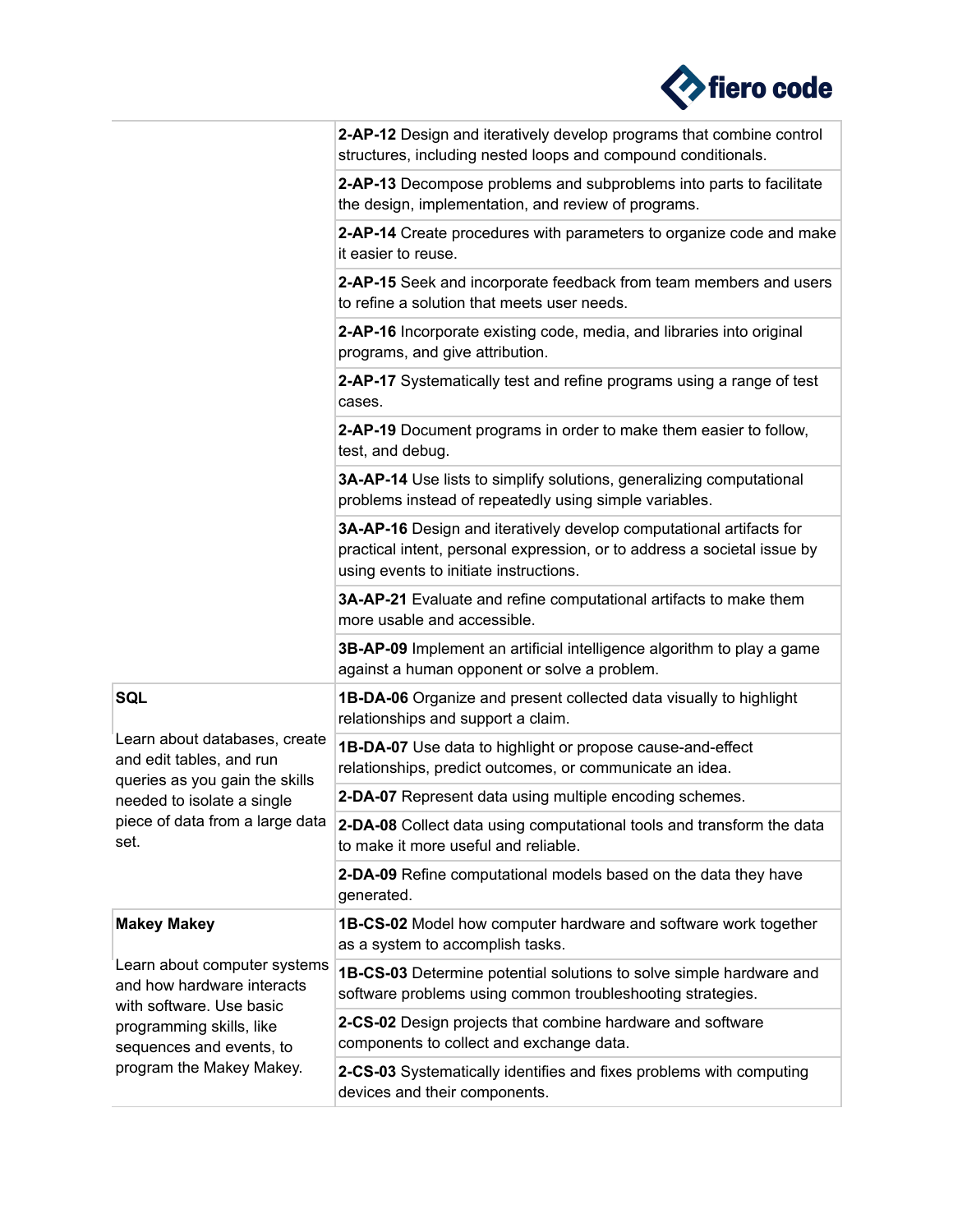

|                                                                                                                                           | <b>1B-AP-10</b> Create programs that include sequences, events, loops, and<br>conditionals.                                                               |
|-------------------------------------------------------------------------------------------------------------------------------------------|-----------------------------------------------------------------------------------------------------------------------------------------------------------|
|                                                                                                                                           | 1B-IC-21 Use public domain or creative commons media, and refrain<br>from copying or using material created by others without permission.                 |
| <b>Raspberry Pi</b><br>Learn about computer systems<br>and how hardware interacts<br>with software through sensors,<br>cameras, and more. | <b>1B-CS-02</b> Model how computer hardware and software work together<br>as a system to accomplish tasks.                                                |
|                                                                                                                                           | <b>1B-CS-03</b> Determine potential solutions to solve simple hardware and<br>software problems using common troubleshooting strategies.                  |
|                                                                                                                                           | 2-CS-02 Design projects that combine hardware and software<br>components to collect and exchange data.                                                    |
|                                                                                                                                           | 2-CS-03 Systematically identify and fix problems with computing<br>devices and their components.                                                          |
|                                                                                                                                           | 1B-AP-09 Create programs that use variables to store and modify data.                                                                                     |
|                                                                                                                                           | <b>1B-AP-10</b> Create programs that include sequences, events, loops, and<br>conditionals.                                                               |
|                                                                                                                                           | <b>1B-AP-11</b> Decompose (break down) problems into smaller, manageable<br>subproblems to facilitate the program development process.                    |
|                                                                                                                                           | 1B-AP-12 Modify, remix, or incorporate portions of an existing program<br>into one's own work, to develop something new or add more advanced<br>features. |
|                                                                                                                                           | <b>1B-AP-13</b> Use an iterative process to plan the development of a<br>program by including others' perspectives and considering user<br>preferences.   |
|                                                                                                                                           | <b>1B-AP-14</b> Observe intellectual property rights and give appropriate<br>attribution when creating or remixing programs.                              |
|                                                                                                                                           | <b>1B-AP-15</b> Test and debug (identify and fix errors) a program or<br>algorithm to ensure it runs as intended.                                         |
|                                                                                                                                           | <b>1B-AP-17</b> Describe choices made during program development using<br>code comments, presentations, and demonstrations.                               |
|                                                                                                                                           | <b>1B-IC-20</b> Seek diverse perspectives for the purpose of improving<br>computational artifacts.                                                        |
|                                                                                                                                           | 1B-IC-21 Use public domain or creative commons media, and refrain<br>from copying or using material created by others without permission.                 |
|                                                                                                                                           | 2-AP-11 Create clearly named variables that represent different data<br>types and perform operations on their values.                                     |
|                                                                                                                                           | 2-AP-12 Design and iteratively develop programs that combine control<br>structures, including nested loops and compound conditionals.                     |
|                                                                                                                                           | 2-AP-13 Decompose problems and subproblems into parts to facilitate<br>the design, implementation, and review of programs.                                |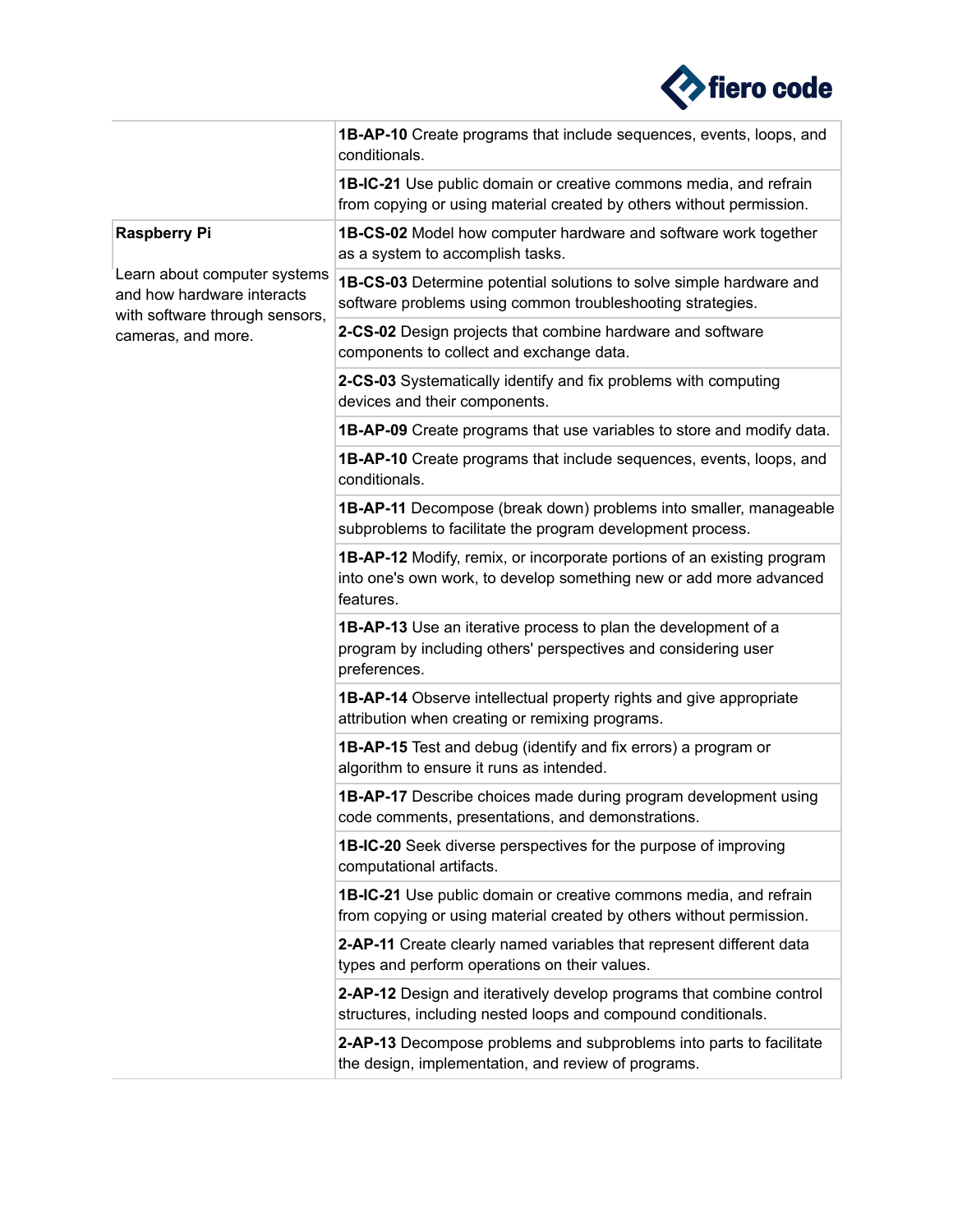

|                                                                                                                                                                                             | 2-AP-14 Create procedures with parameters to organize code and make<br>it easier to reuse.                                                                                                |
|---------------------------------------------------------------------------------------------------------------------------------------------------------------------------------------------|-------------------------------------------------------------------------------------------------------------------------------------------------------------------------------------------|
|                                                                                                                                                                                             | 2-AP-15 Seek and incorporate feedback from team members and users<br>to refine a solution that meets user needs.                                                                          |
|                                                                                                                                                                                             | 2-AP-16 Incorporate existing code, media, and libraries into original<br>programs, and give attribution.                                                                                  |
|                                                                                                                                                                                             | 2-AP-17 Systematically test and refine programs using a range of test<br>cases.                                                                                                           |
|                                                                                                                                                                                             | 2-AP-19 Document programs in order to make them easier to follow,<br>test, and debug.                                                                                                     |
|                                                                                                                                                                                             | 3A-AP-14 Use lists to simplify solutions, generalizing computational<br>problems instead of repeatedly using simple variables.                                                            |
|                                                                                                                                                                                             | 3A-AP-16 Design and iteratively develop computational artifacts for<br>practical intent, personal expression, or to address a societal issue by<br>using events to initiate instructions. |
|                                                                                                                                                                                             | 3A-AP-21 Evaluate and refine computational artifacts to make them<br>more usable and accessible.                                                                                          |
| <b>HTML</b><br>Learn basic HTML syntax and                                                                                                                                                  | 1B-AP-12 Modify, remix, or incorporate portions of an existing program<br>into one's own work, to develop something new or add more advanced<br>features.                                 |
| the most popular tags as you<br>create an online job posting.                                                                                                                               | <b>1B-AP-14</b> Observe intellectual property rights and give appropriate<br>attribution when creating or remixing programs.                                                              |
|                                                                                                                                                                                             | 1B-IC-21 Use public domain or creative commons media, and refrain<br>from copying or using material created by others without permission.                                                 |
|                                                                                                                                                                                             | 2-AP-15 Seek and incorporate feedback from team members and users<br>to refine a solution that meets user needs.                                                                          |
|                                                                                                                                                                                             | 2-AP-16 Incorporate existing code, media, and libraries into original<br>programs, and give attribution.                                                                                  |
| <b>CSS</b><br>Learn the basic syntax of CSS<br>and common properties as well<br>as advanced concepts such as<br>positions, grid, and flexbox as<br>you create a library digital<br>display. | <b>1B-AP-12</b> Modify, remix, or incorporate portions of an existing program<br>into one's own work, to develop something new or add more advanced<br>features.                          |
|                                                                                                                                                                                             | 1B-AP-14 Observe intellectual property rights and give appropriate<br>attribution when creating or remixing programs.                                                                     |
|                                                                                                                                                                                             | 1B-IC-21 Use public domain or creative commons media, and refrain<br>from copying or using material created by others without permission.                                                 |
|                                                                                                                                                                                             | 2-AP-15 Seek and incorporate feedback from team members and users<br>to refine a solution that meets user needs.                                                                          |
|                                                                                                                                                                                             | 2-AP-16 Incorporate existing code, media, and libraries into original<br>programs, and give attribution.                                                                                  |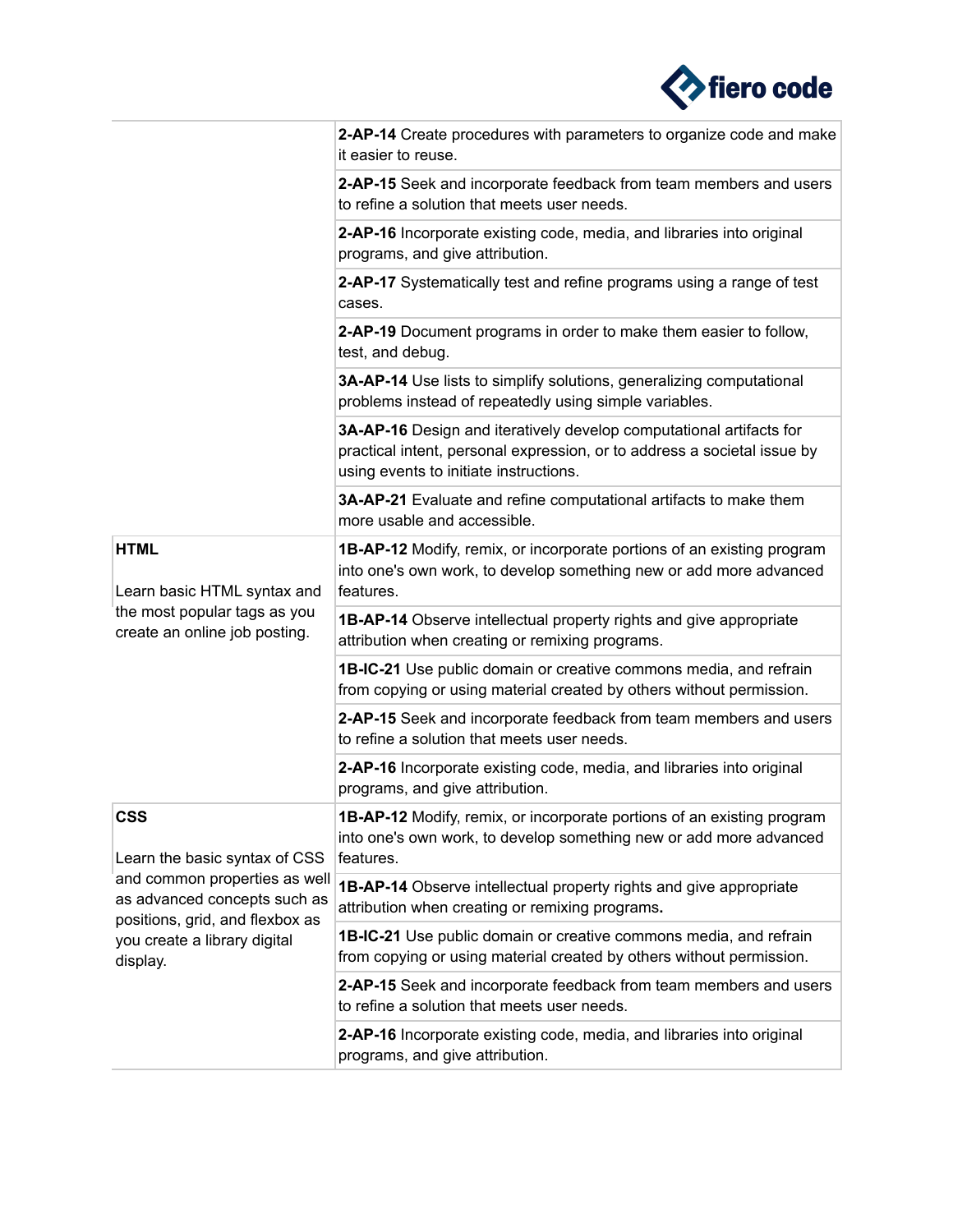

| <b>Design</b><br>Learn basic design principles<br>such as a design process, and<br>specific web design principles<br>as you create a website for a<br>fictional town.                                                                                      | 1B-AP-12 Modify, remix, or incorporate portions of an existing program<br>into one's own work, to develop something new or add more advanced<br>features. |
|------------------------------------------------------------------------------------------------------------------------------------------------------------------------------------------------------------------------------------------------------------|-----------------------------------------------------------------------------------------------------------------------------------------------------------|
|                                                                                                                                                                                                                                                            | 1B-AP-14 Observe intellectual property rights and give appropriate<br>attribution when creating or remixing programs.                                     |
|                                                                                                                                                                                                                                                            | 1B-IC-21 Use public domain or creative commons media, and refrain<br>from copying or using material created by others without permission.                 |
|                                                                                                                                                                                                                                                            | 2-AP-15 Seek and incorporate feedback from team members and users<br>to refine a solution that meets user needs.                                          |
|                                                                                                                                                                                                                                                            | 2-AP-16 Incorporate existing code, media, and libraries into original<br>programs, and give attribution.                                                  |
| <b>Fiero Missions</b><br>In Fiero, we have over 50<br>projects for students to work<br>on. These vary by coding<br>discipline (web, games,<br>scripting), and are<br>opportunities for students to<br>use their own creativity to<br>complete the project. | <b>1B-AP-09</b> Create programs that use variables to store and modify data.                                                                              |
|                                                                                                                                                                                                                                                            | <b>1B-AP-10</b> Create programs that include sequences, events, loops, and<br>conditionals.                                                               |
|                                                                                                                                                                                                                                                            | 1B-AP-11 Decompose (break down) problems into smaller, manageable<br>subproblems to facilitate the program development process.                           |
|                                                                                                                                                                                                                                                            | 1B-AP-12 Modify, remix, or incorporate portions of an existing program<br>into one's own work, to develop something new or add more advanced<br>features. |
|                                                                                                                                                                                                                                                            | <b>1B-AP-13</b> Use an iterative process to plan the development of a<br>program by including others' perspectives and considering user<br>preferences.   |
|                                                                                                                                                                                                                                                            | <b>1B-AP-14</b> Observe intellectual property rights and give appropriate<br>attribution when creating or remixing programs.                              |
|                                                                                                                                                                                                                                                            | <b>1B-AP-15</b> Test and debug (identify and fix errors) a program or<br>algorithm to ensure it runs as intended.                                         |
|                                                                                                                                                                                                                                                            | <b>1B-AP-17</b> Describe choices made during program development using<br>code comments, presentations, and demonstrations.                               |
|                                                                                                                                                                                                                                                            | 1B-IC-20 Seek diverse perspectives for the purpose of improving<br>computational artifacts.                                                               |
|                                                                                                                                                                                                                                                            | <b>1B-IC-21</b> Use public domain or creative commons media, and refrain<br>from copying or using material created by others without permission.          |
|                                                                                                                                                                                                                                                            | 2-AP-11 Create clearly named variables that represent different data<br>types and perform operations on their values.                                     |
|                                                                                                                                                                                                                                                            | 2-AP-12 Design and iteratively develop programs that combine control<br>structures, including nested loops and compound conditionals.                     |
|                                                                                                                                                                                                                                                            | 2-AP-13 Decompose problems and subproblems into parts to facilitate<br>the design, implementation, and review of programs.                                |
|                                                                                                                                                                                                                                                            | 2-AP-14 Create procedures with parameters to organize code and make<br>it easier to reuse.                                                                |